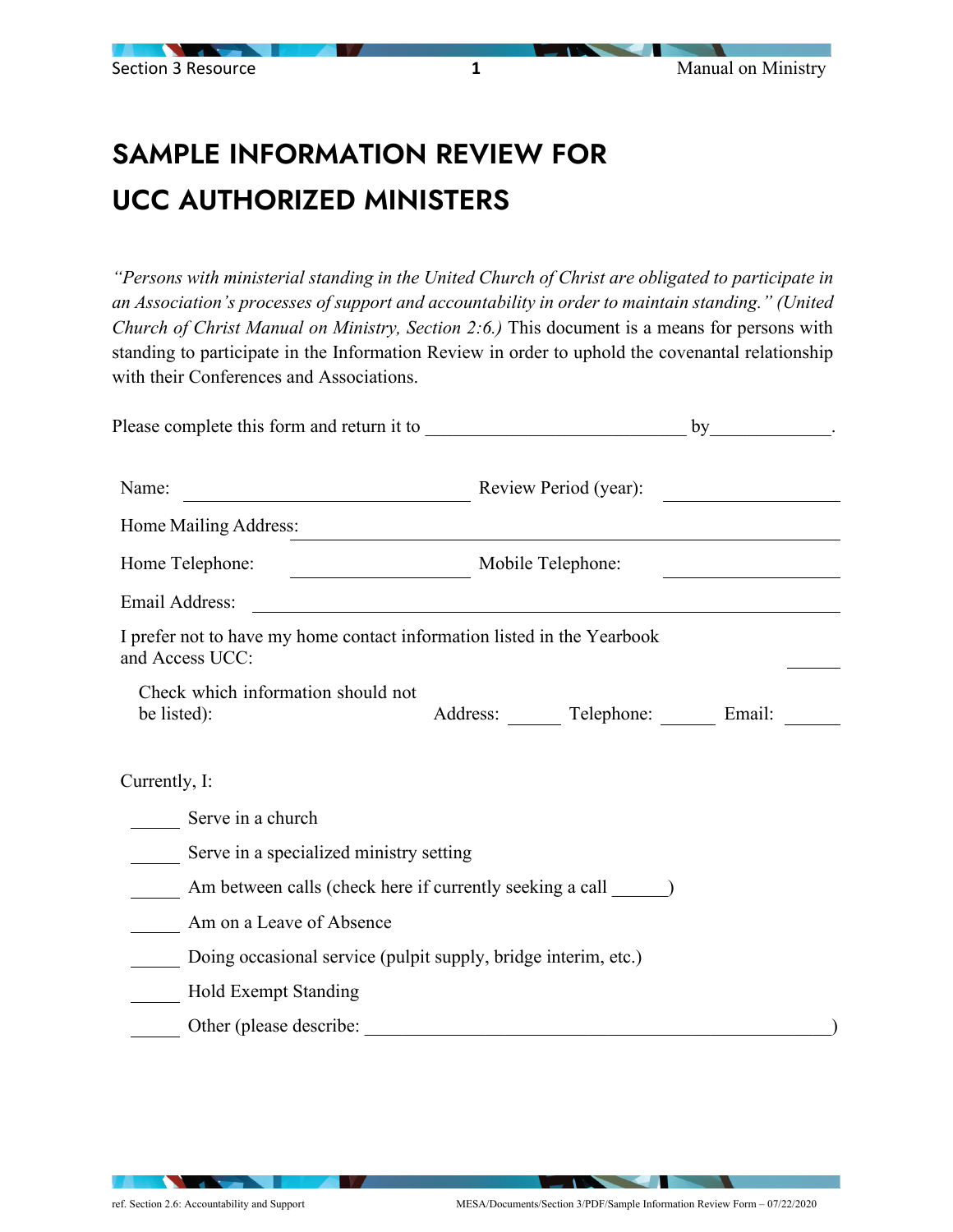

*If currently serving in a church or specialized ministry setting:*

|                                                                                                                                                                                                                               | Position Title: <u>Date Service Began:</u> Date Service Began:                                                                                                                   |
|-------------------------------------------------------------------------------------------------------------------------------------------------------------------------------------------------------------------------------|----------------------------------------------------------------------------------------------------------------------------------------------------------------------------------|
| If serving in multiple ministry settings, complete the following:                                                                                                                                                             |                                                                                                                                                                                  |
|                                                                                                                                                                                                                               |                                                                                                                                                                                  |
|                                                                                                                                                                                                                               |                                                                                                                                                                                  |
|                                                                                                                                                                                                                               |                                                                                                                                                                                  |
| My local church membership is with:                                                                                                                                                                                           |                                                                                                                                                                                  |
|                                                                                                                                                                                                                               | (Name of Local Church, City, State)                                                                                                                                              |
| I hold ministerial standing in:                                                                                                                                                                                               | (Association and Conference)                                                                                                                                                     |
|                                                                                                                                                                                                                               |                                                                                                                                                                                  |
| I have a three-way covenant                                                                                                                                                                                                   |                                                                                                                                                                                  |
| I have a four-way covenant                                                                                                                                                                                                    |                                                                                                                                                                                  |
| Ministerial Standing/Status: (check all applicable below)                                                                                                                                                                     |                                                                                                                                                                                  |
|                                                                                                                                                                                                                               | Year Authorized in the UCC: Date of Last Renewal (if applicable):                                                                                                                |
| Ordained Ministerial Standing in the UCC                                                                                                                                                                                      |                                                                                                                                                                                  |
| held: a state of the state of the state of the state of the state of the state of the state of the state of the state of the state of the state of the state of the state of the state of the state of the state of the state | Ordained Ministerial Partner Standing (Disciples of Christ or The United Church of<br>Canada): DOC Region or UC Canada Presbytery where standing is also                         |
|                                                                                                                                                                                                                               | Dual Standing: denomination where standing is held: ____________________________                                                                                                 |
|                                                                                                                                                                                                                               | I currently have additional ecclesial standing or official ecclesial recognition in another<br>body beside the United Church of Christ that is not otherwise noted on this form: |
| Congregational Christian                                                                                                                                                                                                      |                                                                                                                                                                                  |
| Lay Ministerial Standing                                                                                                                                                                                                      |                                                                                                                                                                                  |
| Privilege of Call                                                                                                                                                                                                             |                                                                                                                                                                                  |

-

 $\sim$ 

 $\sqrt{ }$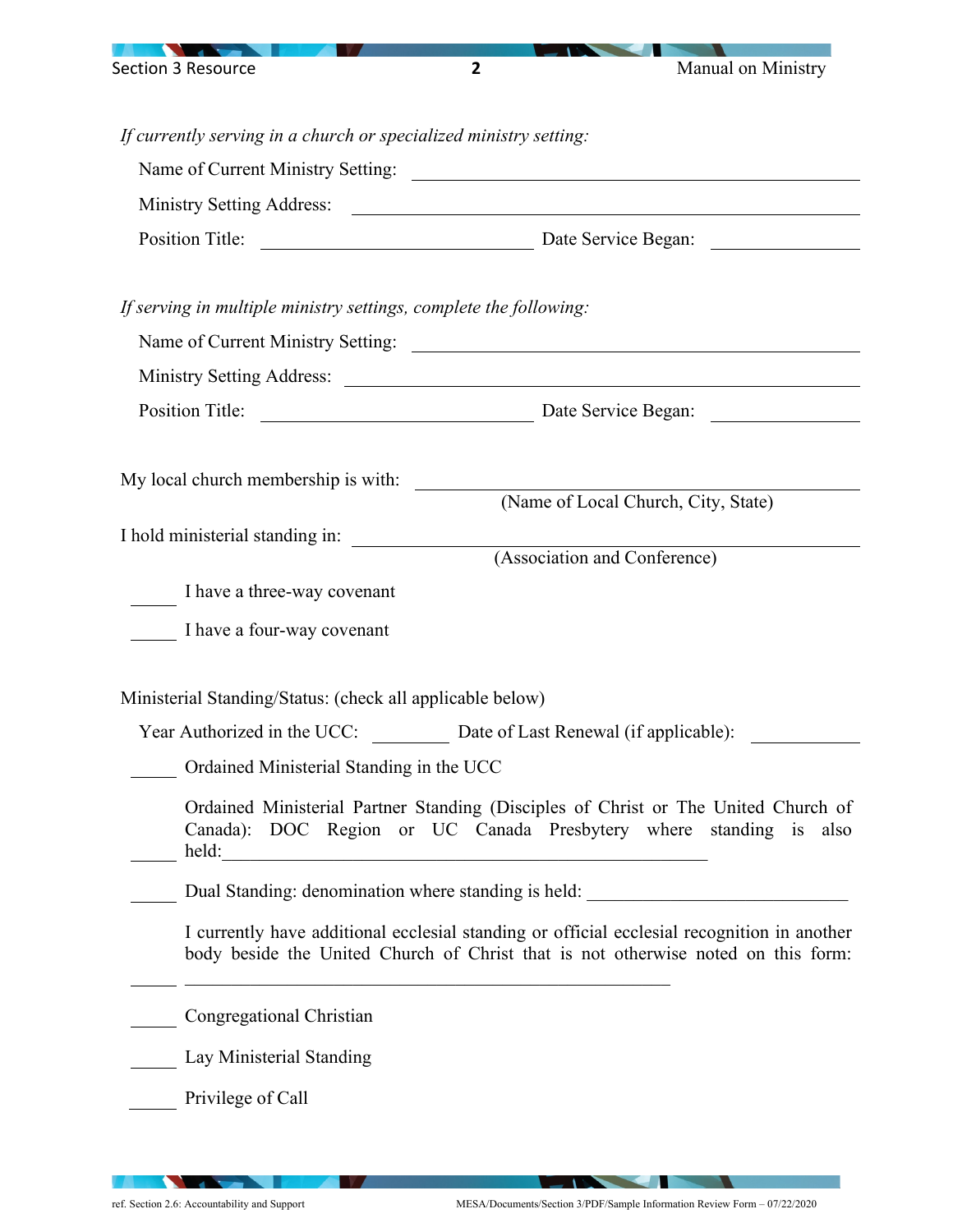Member in Discernment Exempt Standing Standing Suspended I have been granted Ecclesiastical Endorsement as a Chaplain by the following professional organization or branch of the military: This Endorsement was most recently granted or renewed in the year: Other (please share: \_\_\_\_\_\_\_\_\_\_\_\_\_\_\_\_\_\_\_\_\_\_\_\_\_\_\_\_\_\_\_\_\_\_\_\_\_\_\_\_\_\_\_\_\_\_\_\_\_\_\_\_\_) *Please check any of the following that apply to you:*  I am planning to retire from active ministry on  $\cdot$ I would like to be part of a ministerial group/community of practice, or I already participate in such a group (please identify): \_\_\_\_\_\_\_\_\_\_\_\_\_\_\_\_\_\_\_\_\_\_\_\_\_\_\_\_\_\_\_\_.

I would like time for conversation with my Committee on Ministry, Association Minister and/or Conference Minister.

*As you provide the above information, please highlight any information that represents a change. Complete and sign this review form, along with the next page, and return it to the Committee on Ministry, Conference and/or Association as requested. Any changes will be relayed to the United Church of Christ national office through the Data Hub.*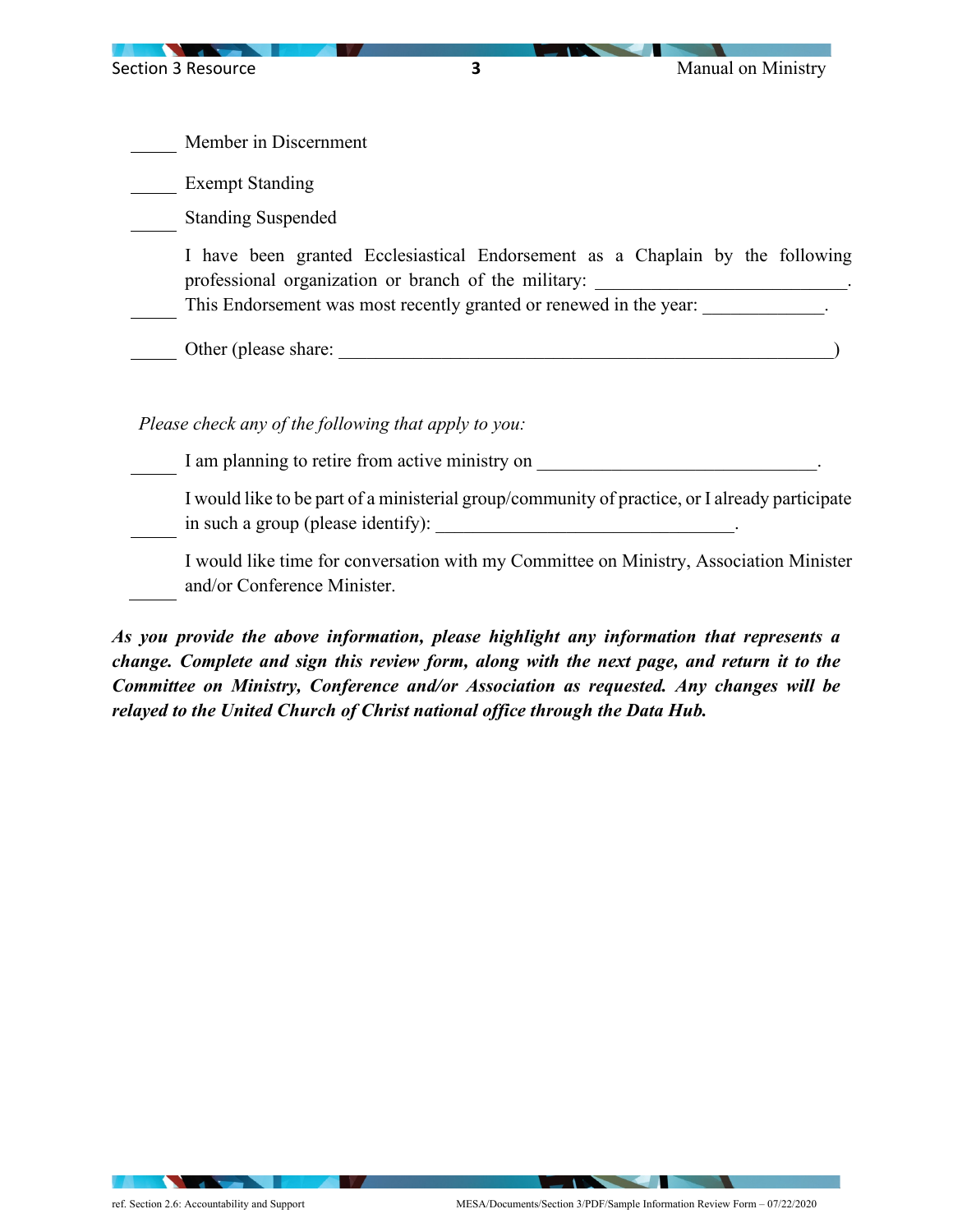

**Please respond honestly to the following prompts as part of your annual Information Review.**

Describe your primary responsibilities/functions in your present ministry setting(s).

List the continuing education experiences from this past year that have advanced your ministry skills.

List any ongoing peer support you are involved in at this time (community of practice, local ministerium, etc.), as well as your most recent participation in Periodic Vocational Support with the Committee on Ministry.

Describe a formative event or practice of your faith/spiritual journey during this year.